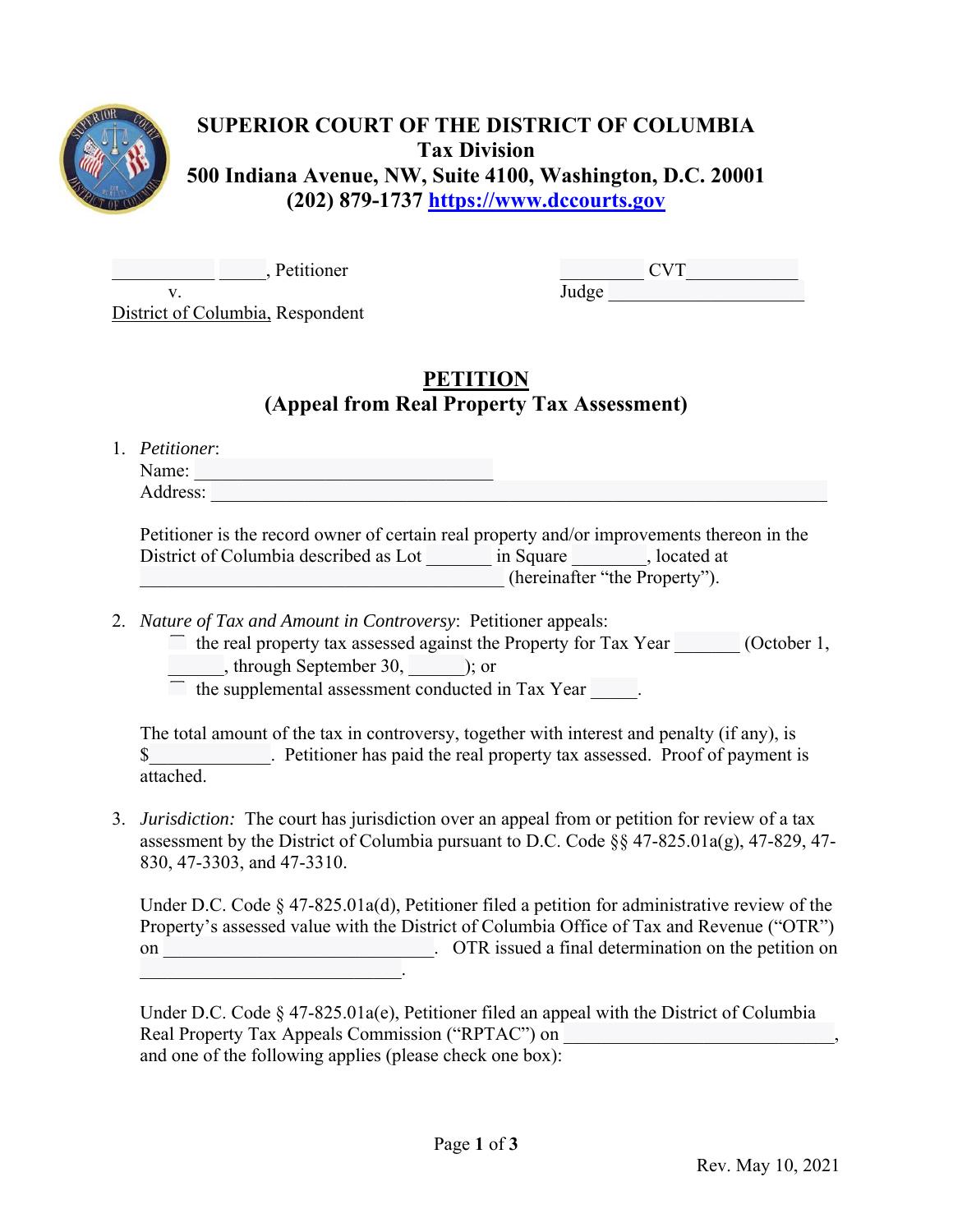$\Gamma$  RPTAC's Notice of Decision was issued on Copies of RPTAC Notice of Decision are attached.

☐ Petitioner appealed to RPTAC before appealing to this court. (Petitioner may attach a copy of the appeal filed.)

4. *Statement of Errors*: Petitioner alleges the following errors by the District of Columbia (separately state each error):

5. *Statement of Facts:* Petitioner states the following facts to support the assignment of errors (separately state each fact):

6. *Prayer for Relief:* Petitioner requests that the Court order the Property's assessment for Tax Year to the estimated market value as determined by the Court; order Respondent to refund to Petitioner that portion of the real property tax paid judged to be in excess of the assessment determined by this Court, together with interest pursuant to D.C. Code § 47-3310; and such other relief deems just and appropriate:

 $\mathcal{L}_\mathcal{L} = \{ \mathcal{L}_\mathcal{L} = \{ \mathcal{L}_\mathcal{L} = \{ \mathcal{L}_\mathcal{L} = \{ \mathcal{L}_\mathcal{L} = \{ \mathcal{L}_\mathcal{L} = \{ \mathcal{L}_\mathcal{L} = \{ \mathcal{L}_\mathcal{L} = \{ \mathcal{L}_\mathcal{L} = \{ \mathcal{L}_\mathcal{L} = \{ \mathcal{L}_\mathcal{L} = \{ \mathcal{L}_\mathcal{L} = \{ \mathcal{L}_\mathcal{L} = \{ \mathcal{L}_\mathcal{L} = \{ \mathcal{L}_\mathcal{$ 

Respectfully submitted,

Petitioner or Counsel for Petitioner